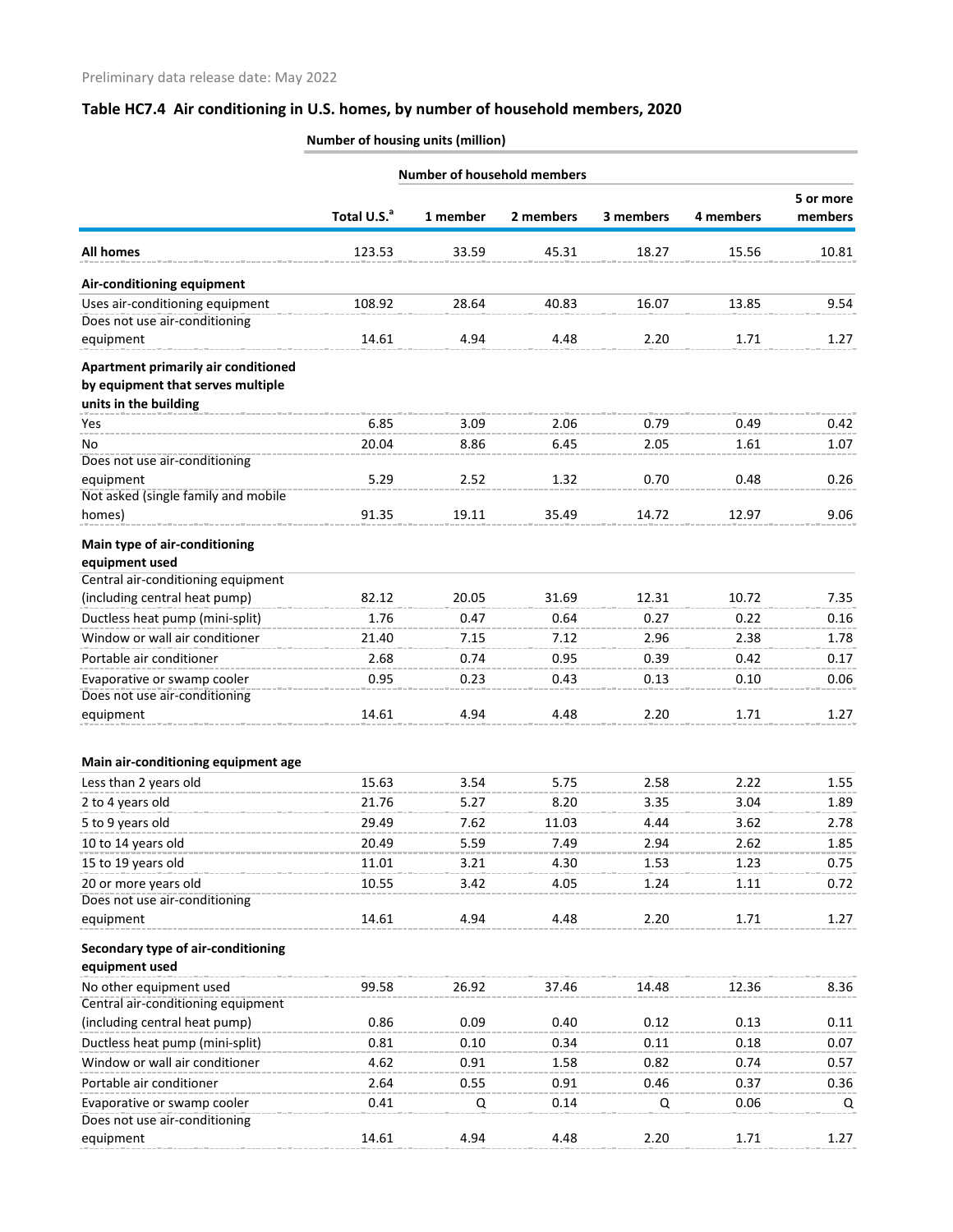|                                                   |                         |          | <b>Number of household members</b> |           |           |                      |
|---------------------------------------------------|-------------------------|----------|------------------------------------|-----------|-----------|----------------------|
|                                                   |                         |          |                                    |           |           | 5 or more<br>members |
|                                                   | Total U.S. <sup>a</sup> | 1 member | 2 members                          | 3 members | 4 members |                      |
| All homes                                         | 123.53                  | 33.59    | 45.31                              | 18.27     | 15.56     | 10.81                |
| Number of ductless heat pump<br>indoor units      |                         |          |                                    |           |           |                      |
| One                                               | 1.21                    | 0.25     | 0.50                               | 0.19      | 0.18      | 0.09                 |
| Two                                               | 0.64                    | 0.15     | 0.27                               | 0.07      | 0.11      | Q                    |
| Three                                             | 0.32                    | 0.10     | 0.11                               | Q         | Q         | Q                    |
| Four or more                                      | 0.41                    | 0.07     | 0.10                               | 0.12      | 0.06      | 0.06                 |
| Does not use a ductless heat pump                 | 106.35                  | 28.07    | 39.85                              | 15.68     | 13.44     | 9.30                 |
| Does not use air-conditioning                     |                         |          |                                    |           |           |                      |
| equipment                                         | 14.61                   | 4.94     | 4.48                               | 2.20      | 1.71      | 1.27                 |
| Number of window or wall air<br>conditioners used |                         |          |                                    |           |           |                      |
| One                                               | 11.89                   | 4.93     | 3.74                               | 1.31      | 1.20      | 0.70                 |
| Two                                               | 8.24                    | 2.31     | 3.12                               | 1.18      | 0.89      | 0.73                 |
| Three                                             | 3.72                    | 0.61     | 1.26                               | 0.82      | 0.55      | 0.48                 |
| Four or more                                      | 2.18                    | 0.21     | 0.58                               | 0.46      | 0.49      | 0.44                 |
| Does not use window or wall air                   |                         |          |                                    |           |           |                      |
| conditioners                                      | 82.89                   | 20.58    | 32.13                              | 12.29     | 10.72     | 7.18                 |
| Does not use air-conditioning                     |                         |          |                                    |           |           |                      |
| equipment                                         | 14.61                   | 4.94     | 4.48                               | 2.20      | 1.71      | 1.27                 |
| Number of portable air conditioners               |                         |          |                                    |           |           |                      |
| used                                              |                         |          |                                    |           |           |                      |
| One                                               | 3.64                    | 0.92     | 1.32                               | 0.62      | 0.49      | 0.28                 |
| Two                                               | 1.28                    | 0.34     | 0.43                               | 0.19      | 0.20      | 0.13                 |
| Three                                             | 0.29                    | Q        | 0.09                               | Q         | 0.06      | 0.09                 |
| Four or more                                      | 0.10                    | Q        | Q                                  | Q         | Q         | Q                    |
| Does not use portable air                         |                         |          |                                    |           |           |                      |
| conditioners                                      | 103.60                  | 27.35    | 38.96                              | 15.22     | 13.06     | 9.01                 |
| Does not use air-conditioning                     |                         |          |                                    |           |           |                      |
| equipment                                         | 14.61                   | 4.94     | 4.48                               | 2.20      | 1.71      | 1.27                 |
| Has thermostat                                    |                         |          |                                    |           |           |                      |
| Yes                                               | 109.35                  | 28.82    | 40.80                              | 16.30     | 13.97     | 9.45                 |
| Smart or internet-connected                       |                         |          |                                    |           |           |                      |
| thermostat                                        | 12.78                   | 1.53     | 4.65                               | 2.51      | 2.65      | 1.44                 |
| Programmable thermostat                           | 52.49                   | 12.88    | 20.04                              | 7.83      | 6.89      | 4.86                 |
| Non-programmable thermostat                       | 44.08                   | 14.42    | 16.12                              | 5.97      | 4.43      | 3.15                 |
| No                                                | 12.73                   | 4.16     | 4.18                               | 1.80      | 1.43      | 1.16                 |
| Does not use heating or air-                      |                         |          |                                    |           |           |                      |
| conditioning equipment                            | 1.45                    | 0.61     | 0.33                               | 0.16      | 0.16      | 0.20                 |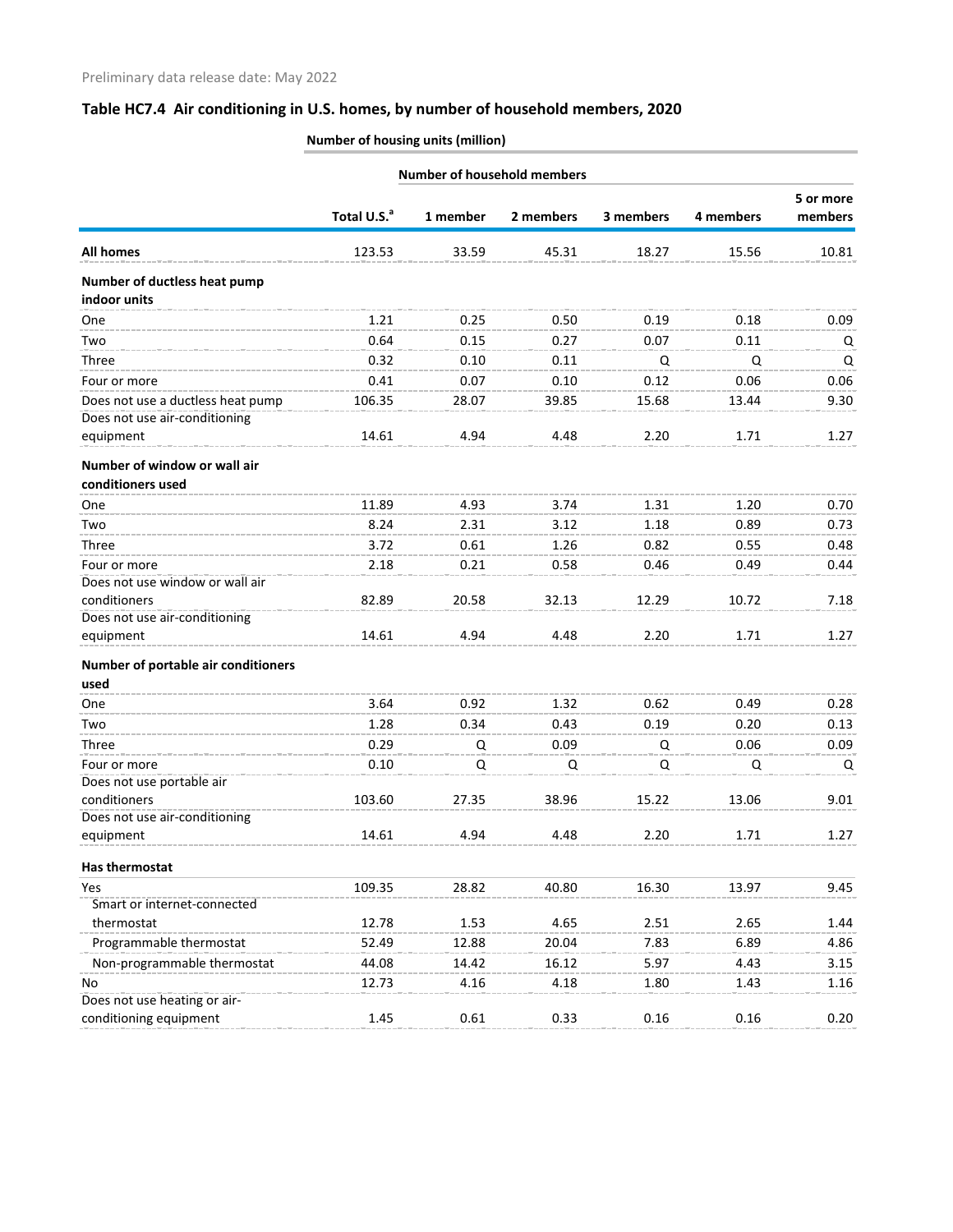|                                                                                                   |                         |          | <b>Number of household members</b> |           |           |                      |
|---------------------------------------------------------------------------------------------------|-------------------------|----------|------------------------------------|-----------|-----------|----------------------|
|                                                                                                   | Total U.S. <sup>a</sup> | 1 member | 2 members                          | 3 members | 4 members | 5 or more<br>members |
| <b>All homes</b>                                                                                  | 123.53                  | 33.59    | 45.31                              | 18.27     | 15.56     | 10.81                |
| Air-conditioning equipment control                                                                |                         |          |                                    |           |           |                      |
| Sets one temperature and leaves it                                                                |                         |          |                                    |           |           |                      |
| there most of the time                                                                            | 45.50                   | 12.02    | 16.98                              | 6.73      | 5.56      | 4.21                 |
| Manually adjusts the temperature<br>Programmable or smart thermostat<br>automatically adjusts the | 25.20                   | 7.18     | 9.69                               | 3.63      | 2.80      | 1.89                 |
| temperature                                                                                       | 16.59                   | 2.58     | 6.52                               | 2.81      | 2.95      | 1.72                 |
| Turns equipment on or off as needed                                                               | 18.56                   | 6.15     | 6.56                               | 2.39      | 2.06      | 1.40                 |
| Household does not have control over                                                              |                         |          |                                    |           |           |                      |
| the air-conditioning equipment                                                                    | 3.04                    | 0.71     | 1.06                               | 0.49      | 0.46      | 0.32                 |
| Controls air-conditioning equipment                                                               |                         |          |                                    |           |           |                      |
| some other way                                                                                    | Q                       | N        | Q                                  | N         | Q         | N                    |
| Does not use air-conditioning<br>equipment                                                        | 14.61                   | 4.94     | 4.48                               | 2.20      | 1.71      | 1.27                 |
| Summer indoor daytime<br>temperature when someone is home                                         |                         |          |                                    |           |           |                      |
| 69 degrees or less                                                                                | 22.99                   | 6.12     | 7.39                               | 3.75      | 3.42      | 2.29                 |
| 70 degrees                                                                                        | 18.41                   | 4.77     | 6.57                               | 2.98      | 2.31      | 1.78                 |
| 71 to 73 degrees                                                                                  | 23.68                   | 5.71     | 9.51                               | 3.62      | 3.03      | 1.81                 |
| 74 to 76 degrees                                                                                  | 27.09                   | 7.22     | 10.69                              | 3.66      | 3.19      | 2.33                 |
| 77 to 79 degrees                                                                                  | 11.68                   | 3.23     | 4.84                               | 1.43      | 1.32      | 0.86                 |
| 80 degrees or more                                                                                | 5.07                    | 1.59     | 1.82                               | 0.63      | 0.58      | 0.47                 |
| Does not use air-conditioning                                                                     |                         |          |                                    |           |           |                      |
| equipment                                                                                         | 14.61                   | 4.94     | 4.48                               | 2.20      | 1.71      | 1.27                 |
| Summer indoor daytime<br>temperature when no one is home                                          |                         |          |                                    |           |           |                      |
| 69 degrees or less                                                                                | 18.96                   | 5.20     | 6.03                               | 3.07      | 2.83      | 1.83                 |
| 70 degrees                                                                                        | 14.13                   | 3.71     | 4.91                               | 2.38      | 1.73      | 1.40                 |
| 71 to 73 degrees                                                                                  | 17.00                   | 4.14     | 6.74                               | 2.57      | 1.98      | 1.57                 |
| 74 to 76 degrees                                                                                  | 27.10                   | 6.97     | 10.97                              | 3.89      | 3.19      | 2.08                 |
| 77 to 79 degrees                                                                                  | 15.04                   | 3.83     | 6.15                               | 2.01      | 1.86      | 1.19                 |
| 80 degrees or more                                                                                | 16.69                   | 4.79     | 6.03                               | 2.14      | 2.25      | 1.47                 |
| Does not use air-conditioning                                                                     |                         |          |                                    |           |           |                      |
| equipment                                                                                         | 14.61                   | 4.94     | 4.48                               | 2.20      | 1.71      | 1.27                 |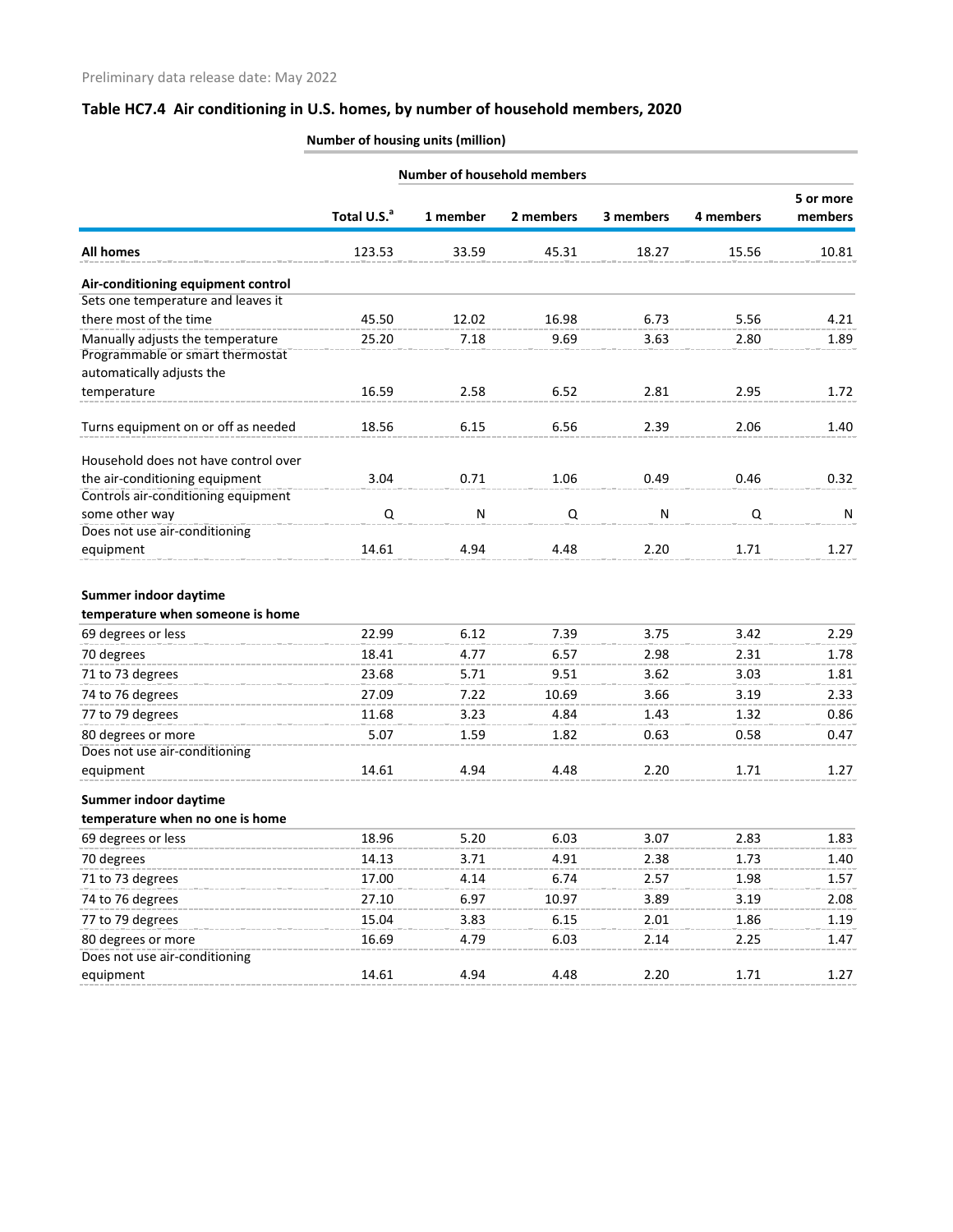| <b>Number of household members</b>   |                         |          |           |           |           |                      |
|--------------------------------------|-------------------------|----------|-----------|-----------|-----------|----------------------|
|                                      | Total U.S. <sup>a</sup> | 1 member | 2 members | 3 members | 4 members | 5 or more<br>members |
|                                      |                         |          |           |           |           |                      |
| <b>All homes</b>                     | 123.53                  | 33.59    | 45.31     | 18.27     | 15.56     | 10.81                |
| Summer indoor temperature at night   |                         |          |           |           |           |                      |
| 69 degrees or less                   | 30.19                   | 7.98     | 10.55     | 4.65      | 4.27      | 2.74                 |
| 70 degrees                           | 19.70                   | 4.99     | 7.11      | 3.20      | 2.54      | 1.86                 |
| 71 to 73 degrees                     | 22.74                   | 5.46     | 9.03      | 3.43      | 2.94      | 1.88                 |
| 74 to 76 degrees                     | 23.06                   | 6.25     | 9.08      | 3.19      | 2.54      | 1.99                 |
| 77 to 79 degrees                     | 9.07                    | 2.71     | 3.54      | 1.03      | 1.12      | 0.67                 |
| 80 degrees or more                   | 4.15                    | 1.25     | 1.52      | 0.56      | 0.43      | 0.39                 |
| Does not use air-conditioning        |                         |          |           |           |           |                      |
| equipment                            | 14.61                   | 4.94     | 4.48      | 2.20      | 1.71      | 1.27                 |
| <b>Air-conditioned basement</b>      |                         |          |           |           |           |                      |
| Yes                                  | 17.18                   | 2.67     | 6.83      | 2.83      | 2.83      | 2.02                 |
| No                                   | 16.26                   | 3.41     | 6.57      | 2.66      | 2.23      | 1.39                 |
| Not asked (air-conditioned homes     |                         |          |           |           |           |                      |
| with no basement)                    | 42.54                   | 8.74     | 16.89     | 6.86      | 6.01      | 4.04                 |
| Not asked (un-air-conditioned homes, |                         |          |           |           |           |                      |
| apartments, and mobile homes)        | 47.55                   | 18.77    | 15.02     | 5.92      | 4.49      | 3.35                 |
| <b>Air-conditioned attic</b>         |                         |          |           |           |           |                      |
| Yes                                  | 2.22                    | 0.34     | 0.68      | 0.43      | 0.48      | 0.31                 |
| No                                   | 49.78                   | 9.30     | 20.13     | 8.14      | 7.46      | 4.75                 |
| Not asked (air-conditioned homes     |                         |          |           |           |           |                      |
| with no attic)                       | 23.97                   | 5.18     | 9.48      | 3.79      | 3.13      | 2.40                 |
| Not asked (un-air-conditioned homes, |                         |          |           |           |           |                      |
| apartments, and mobile homes)        | 47.55                   | 18.77    | 15.02     | 5.92      | 4.49      | 3.35                 |
| Air-conditioned attached garage      |                         |          |           |           |           |                      |
| Yes                                  | 1.64                    | 0.22     | 0.62      | 0.32      | 0.28      | 0.21                 |
| No                                   | 45.97                   | 7.93     | 18.49     | 7.67      | 7.17      | 4.71                 |
| Not asked (air-conditioned homes     |                         |          |           |           |           |                      |
| with no attached garage)             | 28.37                   | 6.68     | 11.18     | 4.37      | 3.62      | 2.53                 |
| Not asked (un-air-conditioned homes, |                         |          |           |           |           |                      |
| apartments, and mobile homes)        | 47.55                   | 18.77    | 15.02     | 5.92      | 4.49      | 3.35                 |
| Dehumidifier usage                   |                         |          |           |           |           |                      |
| Uses a dehumidifier                  | 20.53                   | 3.81     | 8.73      | 3.32      | 2.82      | 1.84                 |
| Uses only occasionally               | 2.95                    | 0.42     | 1.02      | 0.65      | 0.61      | 0.25                 |
|                                      |                         |          |           |           |           |                      |
| Uses only during summer months       | 8.30                    | 1.84     | 3.59      | 1.30      | 0.98      | 0.59                 |
| Uses about half of the year          | 3.14                    | 0.50     | 1.42      | 0.41      | 0.47      | 0.34                 |
| Uses all or almost all of the year   | 6.11                    | 1.05     | 2.69      | 0.95      | 0.75      | 0.66                 |
| Does not use a dehumidifier          | 103.00                  | 29.77    | 36.58     | 14.95     | 12.73     | 8.97                 |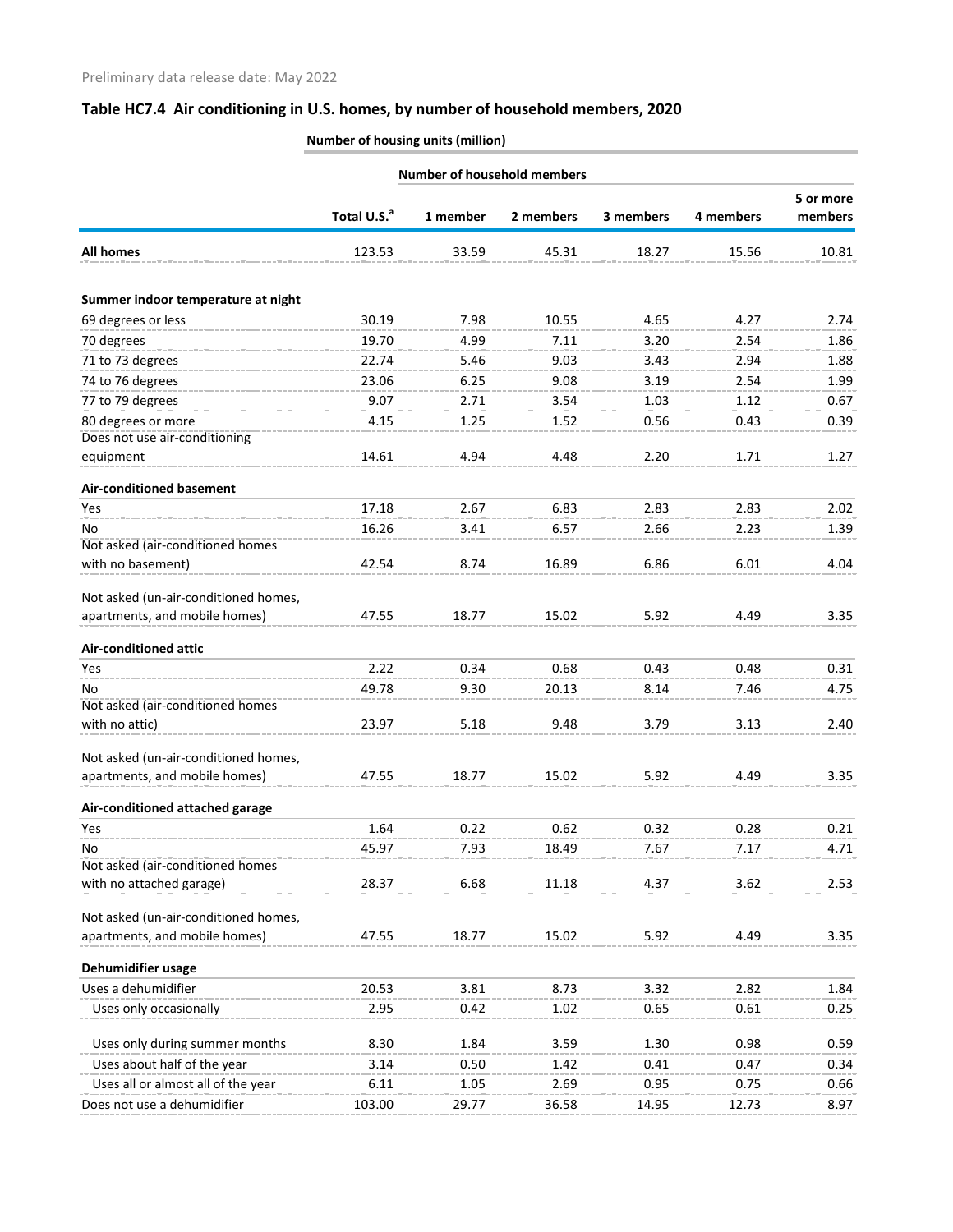### **Number of housing units (million)**

|                                             |                         | <b>Number of household members</b> |           |           |           |                      |
|---------------------------------------------|-------------------------|------------------------------------|-----------|-----------|-----------|----------------------|
|                                             | Total U.S. <sup>a</sup> | 1 member                           | 2 members | 3 members | 4 members | 5 or more<br>members |
| <b>All homes</b>                            | 123.53                  | 33.59                              | 45.31     | 18.27     | 15.56     | 10.81                |
| Fan types used (more than one may<br>apply) |                         |                                    |           |           |           |                      |
| Ceiling fans                                | 89.45                   | 21.80                              | 34.06     | 13.61     | 11.72     | 8.26                 |
| Floor or window fans                        | 54.39                   | 13.85                              | 19.50     | 8.57      | 7.30      | 5.17                 |
| Whole house fans                            | 7.99                    | 1.41                               | 2.87      | 1.29      | 1.30      | 1.12                 |
| Attic fans                                  | 10.72                   | 1.89                               | 4.49      | 1.76      | 1.50      | 1.08                 |
| Number of ceiling fans used                 |                         |                                    |           |           |           |                      |
| $\pmb{0}$                                   | 34.08                   | 11.79                              | 11.25     | 4.66      | 3.84      | 2.55                 |
| 1                                           | 19.94                   | 6.86                               | 6.96      | 2.56      | 2.02      | 1.53                 |
| 2                                           | 19.42                   | 5.76                               | 7.11      | 2.63      | 2.27      | 1.66                 |
| 3                                           | 16.02                   | 3.79                               | 6.65      | 2.42      | 1.89      | 1.28                 |
| 4 or more                                   | 34.07                   | 5.39                               | 13.34     | 6.00      | 5.54      | 3.80                 |
| Most used ceiling fan usage                 |                         |                                    |           |           |           |                      |
| Uses a ceiling fan                          | 89.45                   | 21.80                              | 34.06     | 13.61     | 11.72     | 8.26                 |
| Uses only occasionally                      | 28.83                   | 8.18                               | 10.84     | 4.28      | 3.24      | 2.30                 |
| Uses only during summer months              | 22.13                   | 5.47                               | 8.63      | 2.90      | 3.15      | 1.98                 |
| Uses about half of the year                 | 9.56                    | 2.30                               | 3.84      | 1.49      | 1.11      | 0.82                 |
| Uses all or almost all of the year          | 28.92                   | 5.85                               | 10.75     | 4.95      | 4.22      | 3.15                 |
| Does not use a ceiling fan                  | 34.08                   | 11.79                              | 11.25     | 4.66      | 3.84      | 2.55                 |
| Number of floor or window fans<br>used      |                         |                                    |           |           |           |                      |
| 0                                           | 69.14                   | 19.74                              | 25.81     | 9.70      | 8.26      | 5.64                 |
| 1                                           | 24.53                   | 8.27                               | 9.27      | 3.08      | 2.43      | 1.49                 |
| $\overline{2}$                              | 18.85                   | 4.11                               | 7.09      | 3.41      | 2.54      | 1.71                 |
| 3                                           | 7.04                    | 1.05                               | 2.10      | 1.42      | 1.42      | 1.04                 |
| 4 or more                                   | 3.96                    | 0.43                               | 1.04      | 0.66      | 0.91      | 0.93                 |
|                                             |                         |                                    |           |           |           |                      |

Source: U.S. Energy Information Administration, Office of Energy Demand and Integrated Statistics, Form EIA-457A of the *2020 Residential Energy Consumption Survey*

Notes: Because of rounding, data may not sum to totals. See RECS Terminology for the definitions of terms used in these tables.

<sup>a</sup> Total U.S. includes all primary occupied housing units in the 50 states and the District of Columbia. Vacant housing units, seasonal units, second homes, military houses, and group quarters are excluded.

Q = Data withheld because either the relative standard error (RSE) was greater than 50% or fewer than 10 households were in the reporting sample. N = No households in reporting sample.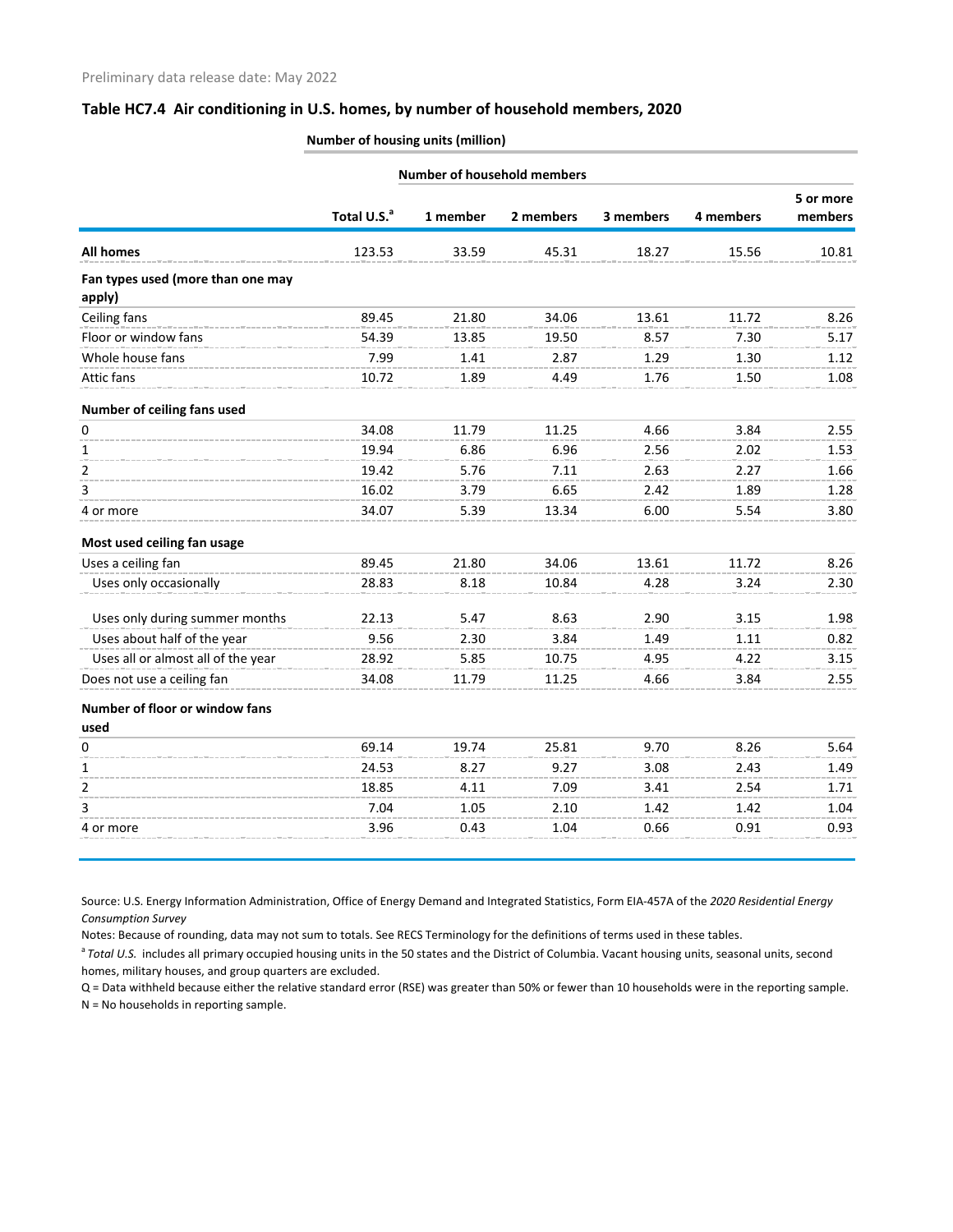|                                                                  |                         | <b>Number of household members</b> |           |           |           |                      |
|------------------------------------------------------------------|-------------------------|------------------------------------|-----------|-----------|-----------|----------------------|
|                                                                  | Total U.S. <sup>a</sup> | 1 member                           | 2 members | 3 members | 4 members | 5 or more<br>members |
| <b>All homes</b>                                                 | 0.00                    | 1.25                               | 1.15      | 1.87      | 2.08      | 3.13                 |
| Air-conditioning equipment                                       |                         |                                    |           |           |           |                      |
| Uses air-conditioning equipment<br>Does not use air-conditioning | 0.36                    | 1.39                               | 1.14      | 1.96      | 2.12      | 3.46                 |
| equipment                                                        | 2.70                    | 5.04                               | 5.26      | 6.56      | 8.31      | 8.46                 |
| Apartment primarily air conditioned                              |                         |                                    |           |           |           |                      |
| by equipment that serves multiple                                |                         |                                    |           |           |           |                      |
| units in the building                                            |                         |                                    |           |           |           |                      |
| Yes                                                              | 4.12                    | 6.74                               | 7.12      | 13.97     | 15.23     | 16.22                |
| No                                                               | 1.64                    | 2.86                               | 3.75      | 6.08      | 8.51      | 12.52                |
| Does not use air-conditioning                                    |                         |                                    |           |           |           |                      |
| equipment                                                        | 3.88                    | 6.76                               | 9.97      | 12.93     | 16.24     | 25.72                |
| Not asked (single family and mobile                              |                         |                                    |           |           |           |                      |
| homes)                                                           | 0.00                    | 1.81                               | 1.22      | 1.99      | 2.35      | 3.03                 |
| Main type of air-conditioning                                    |                         |                                    |           |           |           |                      |
| equipment used                                                   |                         |                                    |           |           |           |                      |
| Central air-conditioning equipment                               |                         |                                    |           |           |           |                      |
| (including central heat pump)                                    | 0.57                    | 1.88                               | 1.41      | 2.40      | 2.45      | 3.53                 |
| Ductless heat pump (mini-split)                                  | 6.82                    | 16.19                              | 11.42     | 17.31     | 20.49     | 22.43                |
| Window or wall air conditioner                                   | 2.05                    | 3.83                               | 3.44      | 4.39      | 5.79      | 8.99                 |
| Portable air conditioner                                         | 5.77                    | 12.14                              | 9.81      | 15.59     | 16.18     | 19.39                |
| Evaporative or swamp cooler                                      | 8.39                    | 15.27                              | 12.77     | 20.02     | 22.99     | 36.51                |
| Does not use air-conditioning                                    |                         |                                    |           |           |           |                      |
| equipment                                                        | 2.70                    | 5.04                               | 5.26      | 6.56      | 8.31      | 8.46                 |
| Main air-conditioning equipment age                              |                         |                                    |           |           |           |                      |
| Less than 2 years old                                            | 2.46                    | 5.60                               | 3.64      | 6.30      | 6.88      | 8.22                 |
| 2 to 4 years old                                                 | 1.90                    | 3.42                               | 3.62      | 4.96      | 4.90      | 7.55                 |
| 5 to 9 years old                                                 | 1.35                    | 2.69                               | 2.58      | 4.59      | 4.76      | 5.09                 |
| 10 to 14 years old                                               | 1.99                    | 3.75                               | 3.91      | 5.22      | 5.43      | 8.21                 |
| 15 to 19 years old                                               | 2.71                    | 4.99                               | 4.32      | 7.69      | 8.23      | 9.30                 |
| 20 or more years old                                             | 3.06                    | 5.39                               | 5.05      | 7.95      | 7.21      | 11.15                |
| Does not use air-conditioning                                    |                         |                                    |           |           |           |                      |
| equipment                                                        | 2.70                    | 5.04                               | 5.26      | 6.56      | 8.31      | 8.46                 |
|                                                                  |                         |                                    |           |           |           |                      |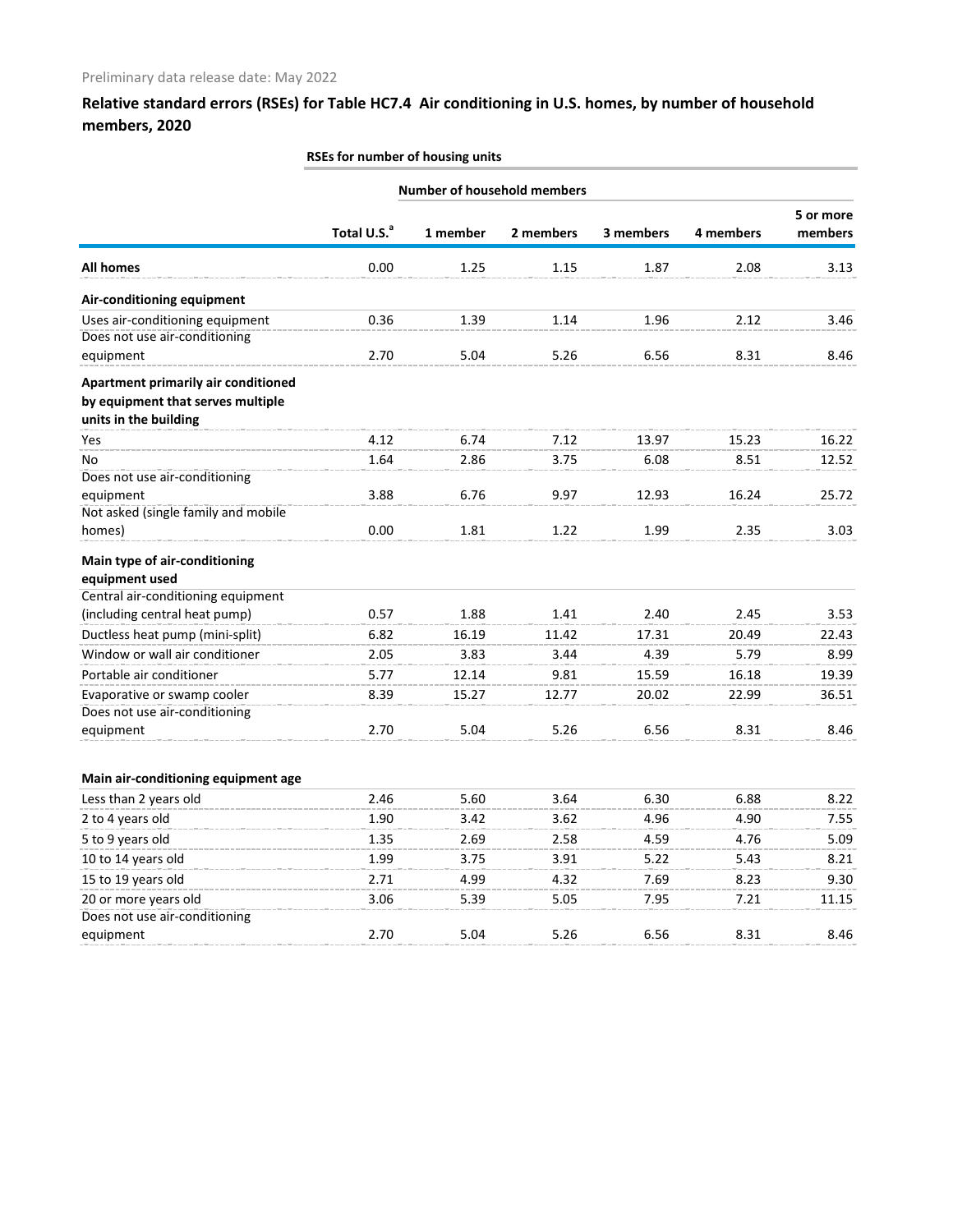| <b>Number of household members</b>                   |                         |          |           |           |           |           |
|------------------------------------------------------|-------------------------|----------|-----------|-----------|-----------|-----------|
|                                                      |                         |          |           |           |           | 5 or more |
|                                                      | Total U.S. <sup>a</sup> | 1 member | 2 members | 3 members | 4 members | members   |
| <b>All homes</b>                                     | 0.00                    | 1.25     | 1.15      | 1.87      | 2.08      | 3.13      |
| Secondary type of air-conditioning<br>equipment used |                         |          |           |           |           |           |
| No other equipment used                              | 0.48                    | 1.48     | 1.13      | 2.05      | 2.31      | 3.75      |
| Central air-conditioning equipment                   |                         |          |           |           |           |           |
| (including central heat pump)                        | 9.79                    | 33.43    | 14.47     | 24.48     | 27.30     | 25.72     |
| Ductless heat pump (mini-split)                      | 10.68                   | 29.55    | 14.31     | 22.62     | 21.73     | 35.80     |
| Window or wall air conditioner                       | 4.16                    | 9.59     | 8.61      | 9.61      | 10.58     | 14.50     |
| Portable air conditioner                             | 5.52                    | 13.19    | 8.96      | 14.06     | 14.13     | 19.79     |
| Evaporative or swamp cooler                          | 15.63                   | 38.89    | 28.04     | 35.83     | 30.56     | 45.76     |
| Does not use air-conditioning                        |                         |          |           |           |           |           |
| equipment                                            | 2.70                    | 5.04     | 5.26      | 6.56      | 8.31      | 8.46      |
| Number of ductless heat pump                         |                         |          |           |           |           |           |
| indoor units                                         |                         |          |           |           |           |           |
| One                                                  | 9.21                    | 25.51    | 13.98     | 19.14     | 21.82     | 31.66     |
| Two                                                  | 10.49                   | 24.48    | 14.85     | 33.87     | 23.34     | 49.84     |
| Three                                                | 16.59                   | 30.55    | 24.23     | 54.10     | 36.09     | 43.28     |
| Four or more                                         | 13.67                   | 33.55    | 25.98     | 24.13     | 34.71     | 32.68     |
| Does not use a ductless heat pump                    | 0.38                    | 1.34     | 1.10      | 2.02      | 2.21      | 3.41      |
| Does not use air-conditioning                        |                         |          |           |           |           |           |
| equipment                                            | 2.70                    | 5.04     | 5.26      | 6.56      | 8.31      | 8.46      |
| Number of window or wall air                         |                         |          |           |           |           |           |
| conditioners used                                    |                         |          |           |           |           |           |
| One                                                  | 2.63                    | 4.52     | 4.62      | 8.75      | 9.97      | 11.32     |
| Two                                                  | 3.21                    | 6.41     | 5.19      | 8.11      | 8.86      | 11.62     |
| Three                                                | 4.52                    | 14.79    | 7.97      | 9.44      | 11.74     | 14.32     |
| Four or more                                         | 6.10                    | 21.81    | 11.01     | 12.05     | 14.98     | 14.52     |
| Does not use window or wall air                      |                         |          |           |           |           |           |
| conditioners                                         | 0.58                    | 1.79     | 1.32      | 2.33      | 2.46      | 3.52      |
| Does not use air-conditioning                        |                         |          |           |           |           |           |
| equipment                                            | 2.70                    | 5.04     | 5.26      | 6.56      | 8.31      | 8.46      |
| Number of portable air conditioners                  |                         |          |           |           |           |           |
| used                                                 |                         |          |           |           |           |           |
| One                                                  | 4.80                    | 9.25     | 8.26      | 12.33     | 14.10     | 22.81     |
| Two                                                  | 9.08                    | 19.40    | 14.32     | 21.25     | 20.79     | 26.40     |
| Three                                                | 15.80                   | 49.10    | 28.88     | 54.10     | 34.63     | 31.61     |
| Four or more<br>Does not use portable air            | 23.68                   | 100.18   | 44.17     | 74.30     | 45.56     | 43.88     |
| conditioners                                         | 0.43                    | 1.57     | 1.17      | 1.95      | 2.14      | 3.61      |
| Does not use air-conditioning                        |                         |          |           |           |           |           |
| equipment                                            | 2.70                    | 5.04     | 5.26      | 6.56      | 8.31      | 8.46      |
|                                                      |                         |          |           |           |           |           |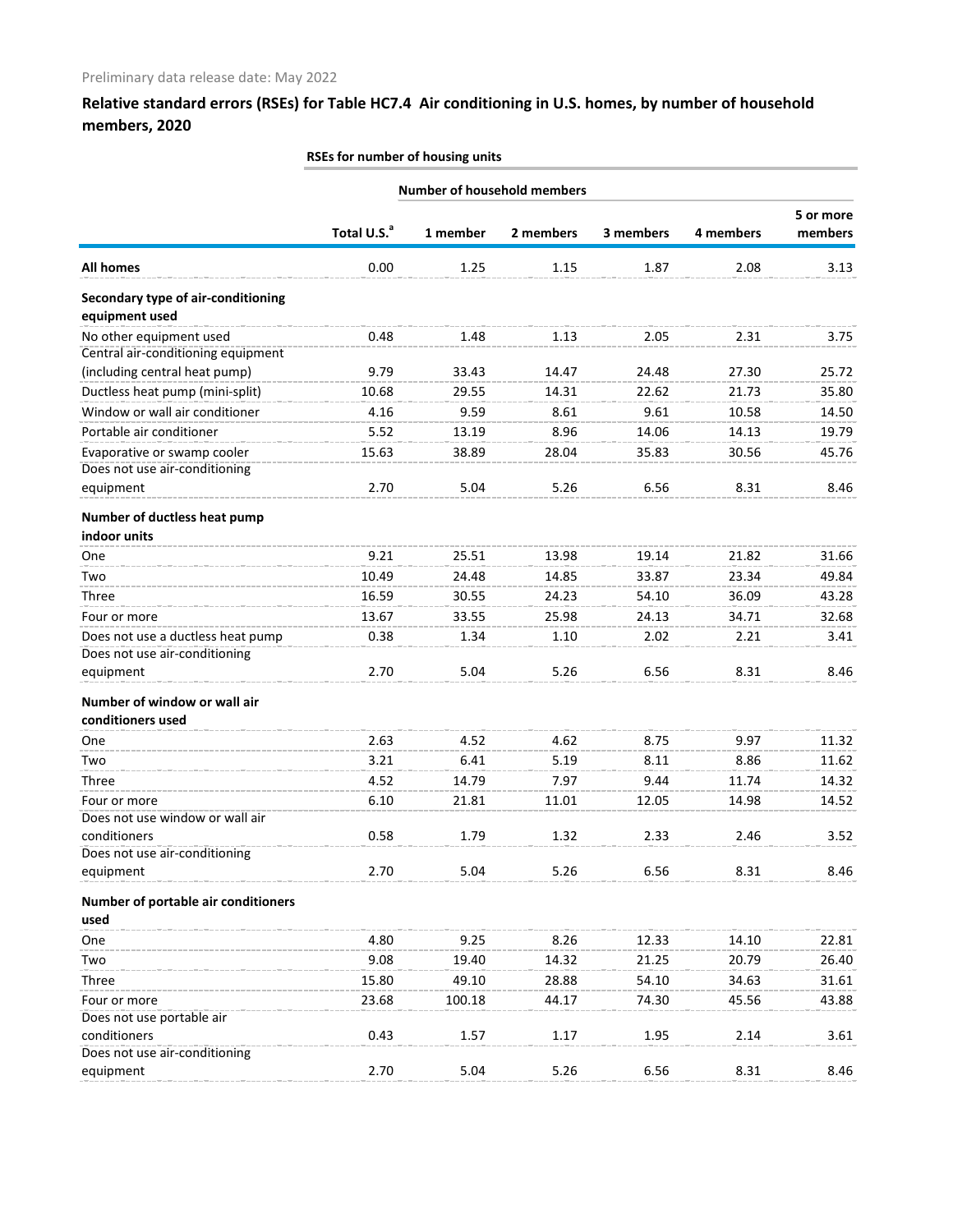Does not use air-conditioning

## **Relative standard errors (RSEs) for Table HC7.4 Air conditioning in U.S. homes, by number of household members, 2020**

# **Total U.S.a 1 member 2 members 3 members 4 members 5 or more members All homes** 0.00 1.25 1.15 1.87 2.08 3.13 **Number of household members Has thermostat** Yes 0.34 1.37 1.16 1.88 2.08 3.50 Smart or internet-connected thermostat 2.22 7.25 4.07 5.87 4.62 7.57 Programmable thermostat 0.88 2.59 2.06 2.94 3.32 4.49 Non-programmable thermostat 1.29 1.91 2.32 3.31 3.75 6.56 No 2.69 5.06 4.71 7.51 8.55 10.10 Does not use heating or airconditioning equipment 8.80 16.23 14.98 27.98 29.83 25.52 **Air-conditioning equipment control** Sets one temperature and leaves it there most of the time  $1.23$   $2.73$   $2.01$   $3.74$   $3.76$   $5.30$ Manually adjusts the temperature 1.60 2.93 2.79 4.81 5.27 6.41 Programmable or smart thermostat automatically adjusts the temperature 1.72 4.33 3.48 5.67 4.09 7.74 Turns equipment on or off as needed 2.02 3.51 3.73 5.74 7.02 7.93 Household does not have control over the air-conditioning equipment 5.17 11.59 9.53 15.38 15.44 18.03 Controls air-conditioning equipment some other way **59.14** 0.00 71.74 0.00 100.40 0.00 Does not use air-conditioning equipment 2.70 5.04 5.26 6.56 8.31 8.46 **Summer indoor daytime temperature when someone is home** 69 degrees or less 1.60 3.57 3.09 4.26 4.59 7.05 70 degrees 2.03 4.03 3.58 5.56 5.95 6.66 71 to 73 degrees 1.51 3.69 2.56 3.95 4.79 5.59 74 to 76 degrees 1.49 3.41 2.25 4.79 5.00 6.76 77 to 79 degrees 2.57 5.59 4.44 8.71 8.68 9.79

80 degrees or more **3.78** 7.42 6.94 13.32 10.59 15.82

equipment 2.70 5.04 5.26 6.56 8.31 8.46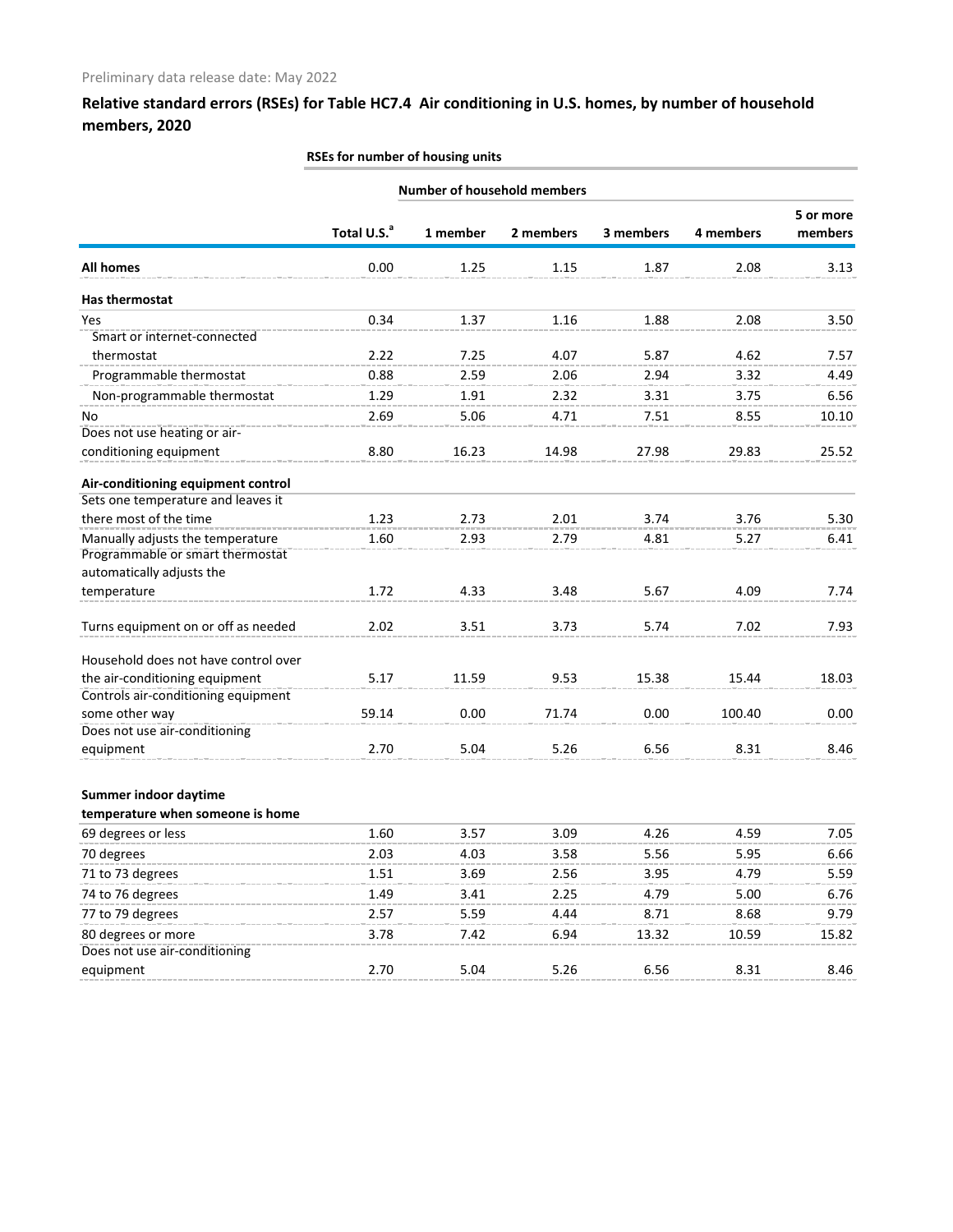|                                                          |                         | <b>Number of household members</b> |           |           |           |                      |
|----------------------------------------------------------|-------------------------|------------------------------------|-----------|-----------|-----------|----------------------|
|                                                          | Total U.S. <sup>a</sup> | 1 member                           | 2 members | 3 members | 4 members | 5 or more<br>members |
|                                                          |                         |                                    |           |           |           |                      |
| <b>All homes</b>                                         | 0.00                    | 1.25                               | 1.15      | 1.87      | 2.08      | 3.13                 |
| Summer indoor daytime<br>temperature when no one is home |                         |                                    |           |           |           |                      |
| 69 degrees or less                                       | 1.89                    | 4.05                               | 3.35      | 4.37      | 5.29      | 6.88                 |
| 70 degrees                                               | 2.28                    | 4.86                               | 3.66      | 6.38      | 8.04      | 8.11                 |
| 71 to 73 degrees                                         | 1.80                    | 3.36                               | 3.05      | 4.92      | 5.68      | 7.29                 |
| 74 to 76 degrees                                         | 1.51                    | 3.02                               | 2.88      | 4.60      | 4.40      | 6.68                 |
| 77 to 79 degrees                                         | 2.07                    | 4.36                               | 4.18      | 5.68      | 7.26      | 9.97                 |
| 80 degrees or more                                       | 2.14                    | 4.35                               | 3.60      | 6.58      | 6.59      | 7.97                 |
| Does not use air-conditioning                            |                         |                                    |           |           |           |                      |
| equipment                                                | 2.70                    | 5.04                               | 5.26      | 6.56      | 8.31      | 8.46                 |
| Summer indoor temperature at night                       |                         |                                    |           |           |           |                      |
| 69 degrees or less                                       | 1.29                    | 3.12                               | 2.47      | 3.96      | 4.13      | 5.87                 |
| 70 degrees                                               | 2.02                    | 3.74                               | 3.03      | 5.49      | 5.35      | 7.02                 |
| 71 to 73 degrees                                         | 1.73                    | 3.72                               | 2.59      | 4.73      | 4.72      | 6.81                 |
| 74 to 76 degrees                                         | 1.55                    | 3.80                               | 3.00      | 5.41      | 5.52      | 7.32                 |
| 77 to 79 degrees                                         | 3.09                    | 5.77                               | 5.46      | 9.76      | 9.34      | 13.16                |
| 80 degrees or more                                       | 4.89                    | 8.30                               | 8.58      | 13.76     | 15.29     | 19.61                |
| Does not use air-conditioning                            |                         |                                    |           |           |           |                      |
| equipment                                                | 2.70                    | 5.04                               | 5.26      | 6.56      | 8.31      | 8.46                 |
| <b>Air-conditioned basement</b>                          |                         |                                    |           |           |           |                      |
| Yes                                                      | 1.74                    | 5.81                               | 2.66      | 4.89      | 4.73      | 6.19                 |
| No                                                       | 1.80                    | 4.51                               | 2.89      | 4.44      | 5.18      | 7.74                 |
| Not asked (air-conditioned homes                         |                         |                                    |           |           |           |                      |
| with no basement)                                        | 0.62                    | 2.79                               | 1.69      | 3.62      | 3.86      | 4.90                 |
| Not asked (un-air-conditioned homes,                     |                         |                                    |           |           |           |                      |
| apartments, and mobile homes)                            | 0.58                    | 1.84                               | 2.24      | 3.81      | 5.01      | 5.68                 |
| <b>Air-conditioned attic</b>                             |                         |                                    |           |           |           |                      |
| Yes                                                      | 5.62                    | 14.96                              | 9.34      | 15.42     | 12.11     | 15.83                |
| No                                                       | 0.76                    | 2.84                               | 1.60      | 2.61      | 3.32      | 4.02                 |
| Not asked (air-conditioned homes                         |                         |                                    |           |           |           |                      |
| with no attic)                                           | 1.56                    | 4.12                               | 2.26      | 4.63      | 5.46      | 4.63                 |
| Not asked (un-air-conditioned homes,                     |                         |                                    |           |           |           |                      |
| apartments, and mobile homes)                            | 0.58                    | 1.84                               | 2.24      | 3.81      | 5.01      | 5.68                 |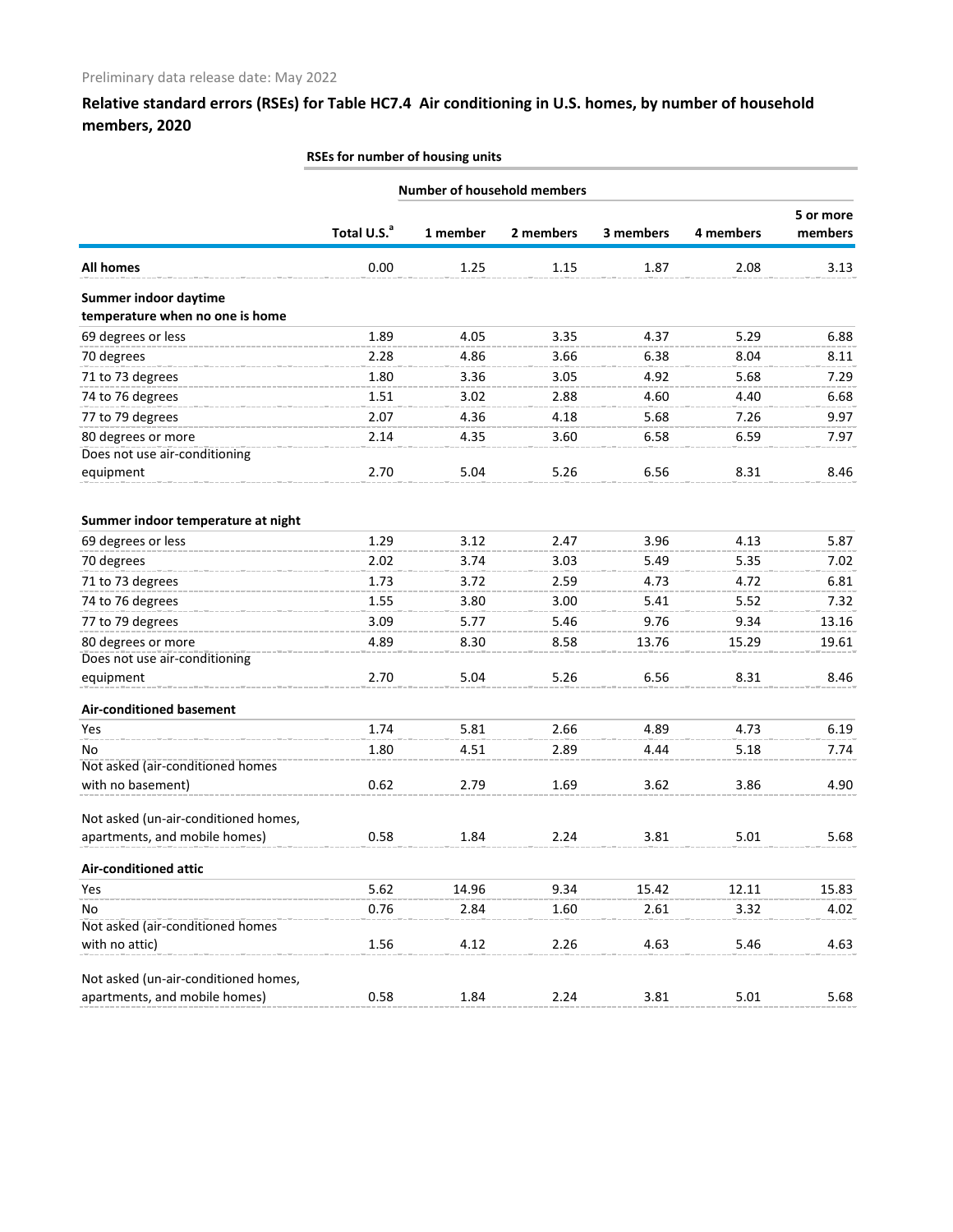# **Total U.S.a 1 member 2 members 3 members 4 members 5 or more members All homes** 0.00 1.25 1.15 1.87 2.08 3.13 **RSEs for number of housing units Number of household members Air-conditioned attached garage** Yes 6.88 17.15 11.49 14.70 14.28 25.04 No 0.67 2.79 1.71 2.98 3.34 3.75 Not asked (air-conditioned homes with no attached garage) 1.37 3.72 2.75 4.41 4.99 5.82 Not asked (un-air-conditioned homes, apartments, and mobile homes) 0.58 1.84 2.24 3.81 5.01 5.68 **Dehumidifier usage** Uses a dehumidifier  $1.57$   $4.67$   $2.91$   $4.56$   $6.19$   $6.82$ Uses only occasionally 5.43 15.54 8.09 12.77 13.42 18.10 Uses only during summer months  $2.63$  7.17  $4.74$  7.14 9.30 11.79 Uses about half of the year <br>5.38 11.12 11.48 15.14 12.62 14.68 Uses all or almost all of the year 3.33 7.73 5.82 8.47 10.98 9.83 Does not use a dehumidifier 0.31 1.26 1.32 2.32 2.44 3.51 **Fan types used (more than one may apply)** Ceiling fans 0.49 1.77 1.26 2.39 2.33 3.37 Floor or window fans 0.71 2.19 2.07 3.20 3.07 4.65 Whole house fans **2.75** 8.69 5.26 8.26 6.92 8.22 Attic fans 2.19 5.93 3.88 7.34 5.61 7.81 **Number of ceiling fans used** 0 1.30 2.91 2.46 4.07 4.69 6.37 1 1.98 3.57 3.60 6.52 6.33 7.48 2 1.63 3.49 2.68 5.56 6.17 7.14 3 1.95 4.66 3.32 6.17 8.03 7.33 4 or more 1.16 3.45 2.38 3.34 3.05 4.58 **Most used ceiling fan usage** Uses a ceiling fan **1.77** 1.26 2.39 2.33 3.37 Uses only occasionally **1.31** 3.08 2.87 3.86 5.12 5.90 Uses only during summer months  $1.76$  3.52 2.99 4.90 4.72 6.95 Uses about half of the year 3.28 6.26 4.57 7.54 7.62 11.08 Uses all or almost all of the year 1.36 3.35 2.59 3.88 4.14 5.48 Does not use a ceiling fan **1.30** 2.91 2.46 4.07 4.69 6.37